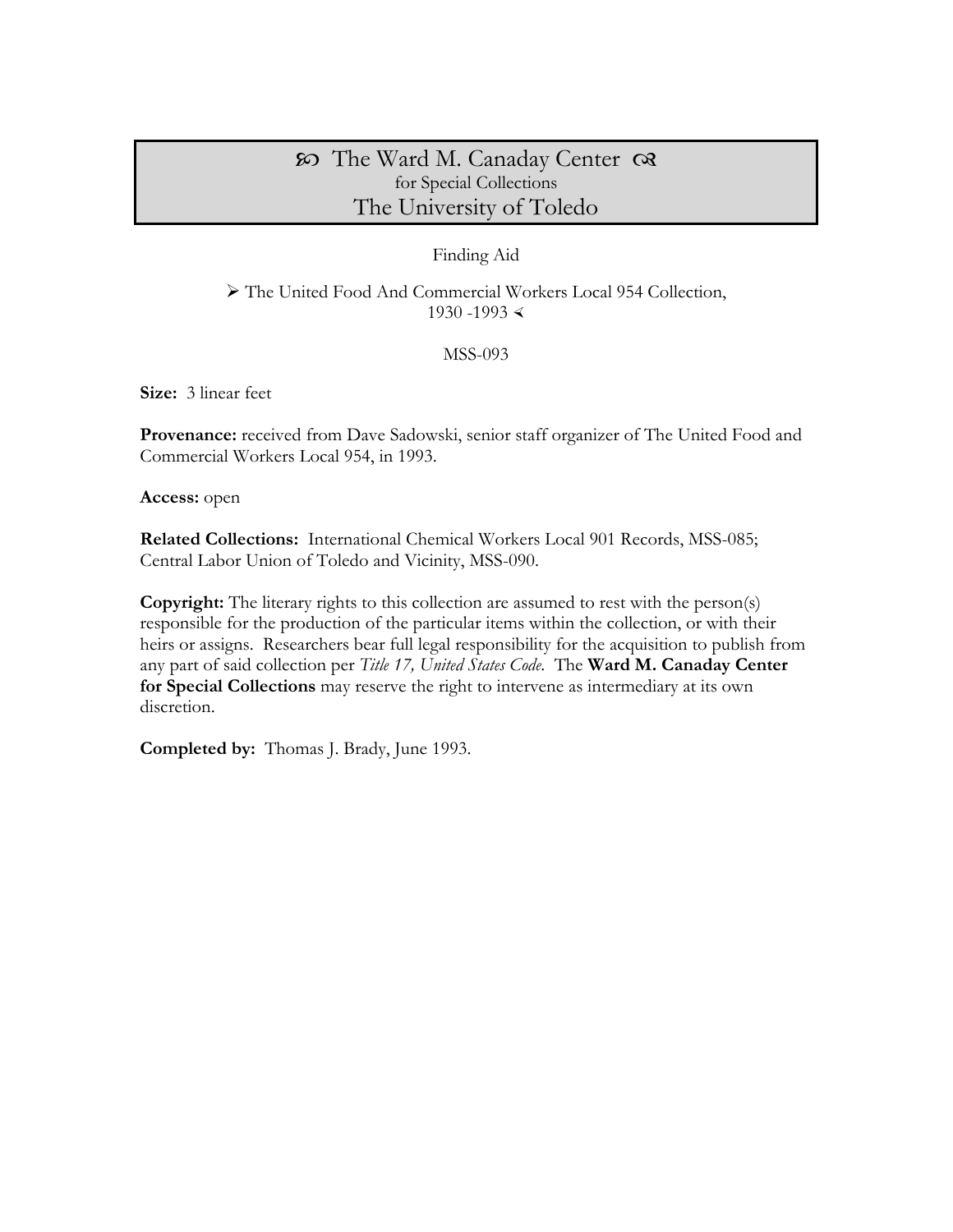## **United Food and Commercial Workers Union Records, 1913-1993**

## **Historical Sketch**

United Food arid Commercial Workers (UFCW) Local 954 began as District Council No. 6 of the Retail Clerks International Association and was comprised of the Department Stores Local 128, Big Ticket Local 633, Shoes Local 116. and Grocery Stores Local 954.

At a December 29, 1959 meeting, District Council No. 6 was officially dissolved and became Local 954. The Local 954 charter listed seven members from Department Stores, seven member: from the grocery stores and six members from the big ticket sales unit. The Local's name was changed to Retail Store Employees Union Local No. 954, a chartered body of the Retail Clerks International Association.

The Local built and moved into its own building at 730 Summit Street. Toledo, Ohio in 1972. In June. 1979 the Retail Clerks International Union and the Amalgamated Meatcutters and Butcher Workmen Union merged forming the United Food and Commercial Workers Union. The merger united nearly 1 .3 million members and became the AFL-CIO's largest affiliate. The RCIU contributed over 700,000 members to the new union and the Amalgamated Meat Cutters added over 500,000 members. William H. Wynn, former President of the RCIU, became the acting President of the UFCW.

The Local was moved to 7441 International Drive. Holland, Ohio in 1981 and that same year, Local No. S of the Barbers and Cosmetologist Division joined U.F.C.W. Local No. 954.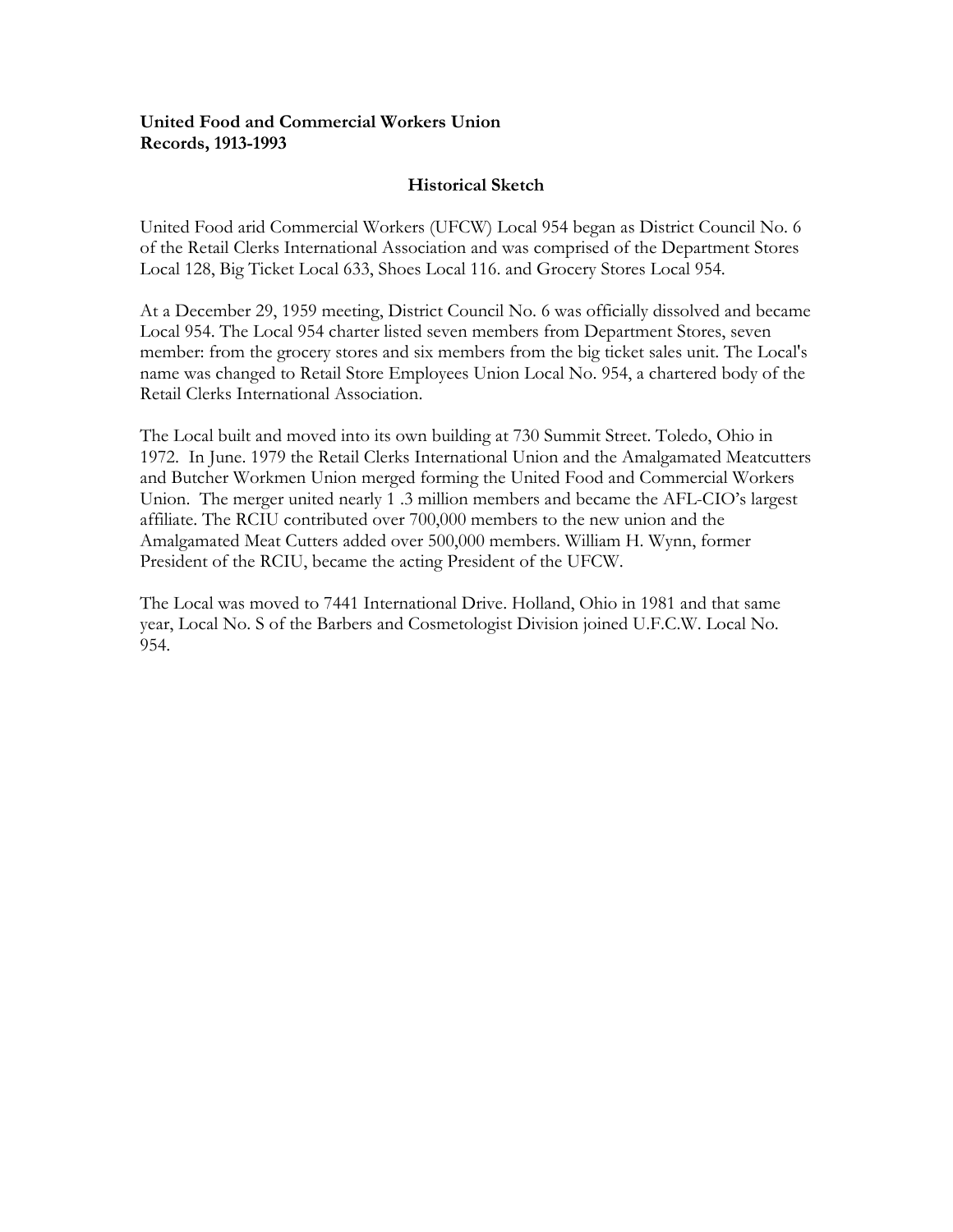## **United Food and Commercial Workers Union Records, 1913-1993**

## **Scope and Content Note**

This collection consists mainly of correspondence of the United Food and Commercial Workers Union (U.F.C.W.) correspondence from other related organizations; several union publications; and newspaper clippings. The collection includes three films and several audio tapes regarding the Retail Clerks International Union (R.C.I.U.) and numerous R.C.I.U. legal agreements from the 1930's to the 1970's. The collection is divided into four series.

**Series I:** U.F.C.W. Correspondence and General Information.

Series I contains U.F.C.W. general information and U.F.C.W. correspondence from 1979 to 1989. Information from the U.F.C.W June 1979 founding convention, such as the new U.F.C.W. logo, convention photographs and transcripts of convention speeches by President Jimmy Carter and U.F.C.W. International President William Wynn, are included. The series also contains the proposed constitution of the U.F.C.W.

The majority of series I is composed of U.F.C.W. Local 954 correspondence from 1982 to 1989. The correspondence is mainly between Local 954 President Eugene H. Kolkman and other local, state, and international U.F.C.W. representatives. U.F.C.W. - employee conflicts, financial statements, meeting announcements, reports, policy clarifications, and other U.F.C.W. concerns are addressed. U.F.C.W. District Council No. 22 correspondence and meeting minutes are also included. The series also includes Local 954 correspondence and grievances regarding conflicts and negotiations with Stein's (Village Stores of Ohio) from 1978 to 1985. The series contains information regarding U.F.C.W. support of charitable organizations; the Local 954 retirees club; a U.F.C.W. job hazards fact sheet; and U.F.C.W. newspaper clippings concerning contracts and union - employer disputes from 1982 to 1985.

### **Series II**: Union Publications.

Series II is comprised of eleven union publications. Issues of The Label Letter (1986-1988). Meijer News (1985-1987) The Rub Sheer (1981-1989), and Straight Talk (1980) are available. The Northwestern Ohio Labor Union (1978-1988), the Local 954 Rapporter (1980-1990), and The Toledo Union Journal (1981) are included. The series also contains issues of the U.F.C.W Imprint (1985-1986), the U.F.C.W. Link (1986-1991), and (U.F.C.W) Women's Highlights (1983). Four issues of The Toledo Record (Nov. 9. 1966; Nov. 16, 1966: Jan. 1, 1967; and March 26, 1967) are also included. The Toledo Record was published by a union coalition in response to a union strike at The Toledo Blade. Patrons should consult the boxfolder listing to determine which issues from the above dates are included.

**Series III**: General Correspondence and Miscellaneous.

Series III consists of general correspondence from several organizations such as the Toledo Active Ballot Club, the American Federation of State, County, and Municipal Employees.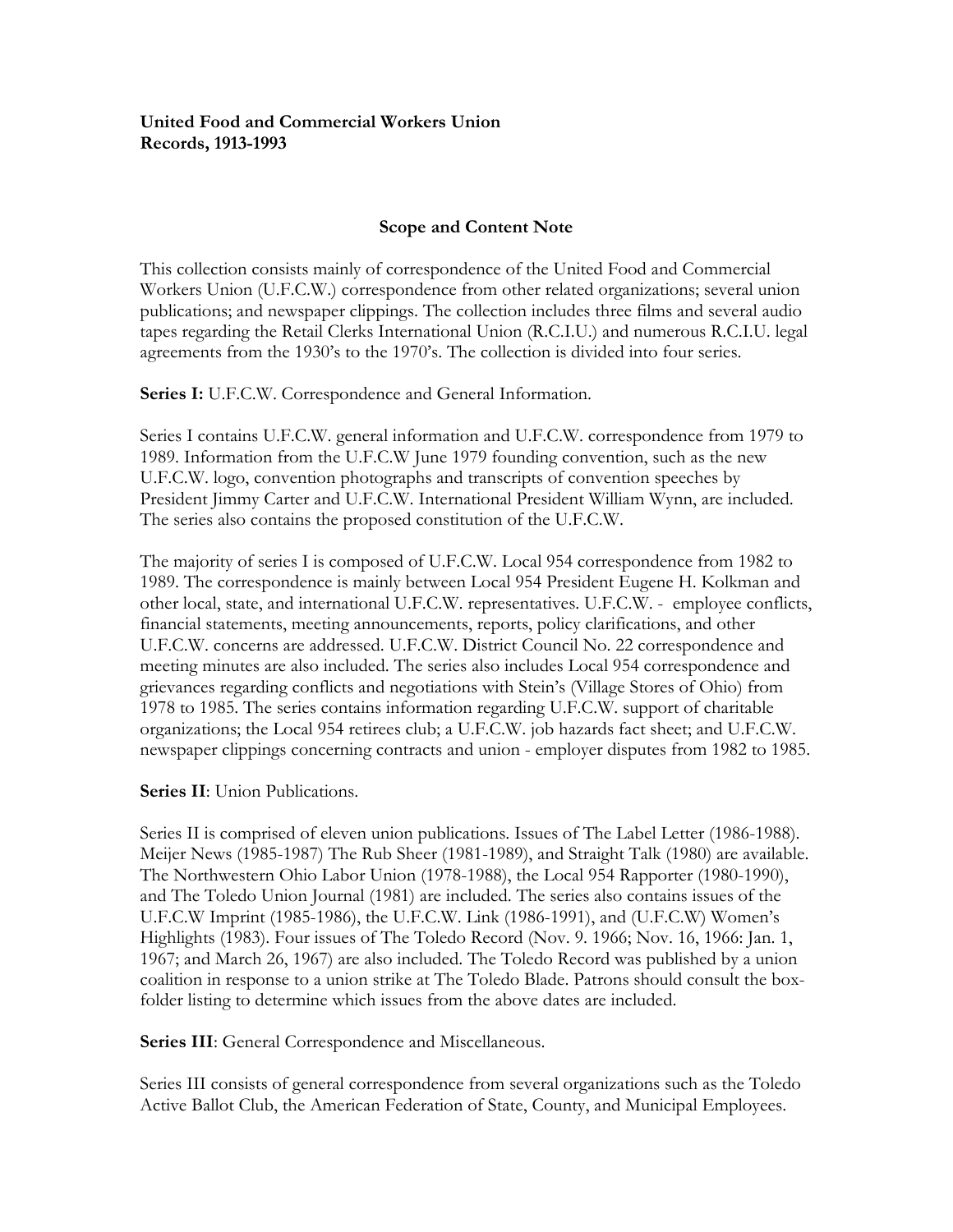the Hotel and Restaurant Employees, and the Bay Area Labor Council. A voluminous correspondence of the Toledo Port Council from 1977 to 1989, containing meeting announcements, updates of union policies and regulations. and related materials, is included. Patrons should refer to the box-folder listing to determine other organizations in the series, correspondence quantity and inclusive dates. The collection is also comprised of press releases from Senator Howard Metzenbaum (1981-1982). The miscellaneous file contains campaign material for Chief Justice Frank Celebrezze. a letter from State Senator Donald Lukens to Eugene II. Kolkman. and other materials.

**Series IV**: Retail Clerks International Union General Information and Legal Agreements.

Series IV consists of information regarding the Retail Clerks International Union (R.C.I.U.). A history of the R.C.I.U., from 1865 to 1972. is provided. Anniversary pamphlets from the 1950's. photographs of R.C.I.U. officers, and other miscellaneous items are included (refer to the box-folder listing for a complete inventory).

Numerous legal agreements from the 1930's to the 1970's between the R.C.I.U. and a variety of employers are included. The agreements outline in detail such concerns as working hours. benefits, wages. and promotional policies. Agreements with such companies as Western Auto Supply Co., Kobacker Stores Inc., Tiedtke Division, Topps Family Fair Inc., Lane Drugs and several shoe stores are included. The legal agreements are arranged alphabetically according to the employee name. The series is also comprised of several court cases between the R.C.I.U. and Lion Dry Goods and LaSalle's.

Three films *The Battle of Wall Street*, *A Watch for Joe,* and a silent un-named production, are included in the series.

### *The Battle of Wall Street*. approx. 15-20 minutes.

The Battle of Wall Street is a presentation of the Seafarer's International Union (S.I.U.) Atlantic and Gulf District, A.F.L. The production is a promotional film narrating the late 1940's strike of the United Financial Employees (U.F.E.) against the New York Stock Exchange and Curb Exchange. The film describes the strike as the first challenge to the antilabor Taft-Hartley Act of 1947. The narrator explains that the S .I.U. was called in by the U.F.E. to provide moral support and advice to the strikers. The S.I.U. gladly volunteered manpower to support the picketers. The film describes "gallant" strikers and refers to police suppression of the strikers as "vicious terrorism". The film describes the efforts of the strikers and claims wide spread support of the U.F.E. from other unions. After more than a month, the Stock and Curb exchanges give in to most of the strikers' demands. The narrator describes the settlement as a great victory for organized labor.

### *A Watch for Joe*. approx. 50 minutes.

A Watch for Joe is a Hal R. Makelim production, staring Robert Jordan and Beverly Campbell. and directed by Jack Hively. A Watch for Joe is a fictional movie promoting the R.C.I.U. The two main characters, Tom Johnson and Joe Adams, are friends in high school, have similar backgrounds, and both become retail clerks. However, Tom' s company is organized by the R.C.IU. while Joe's remains non-unionized. Due to the efforts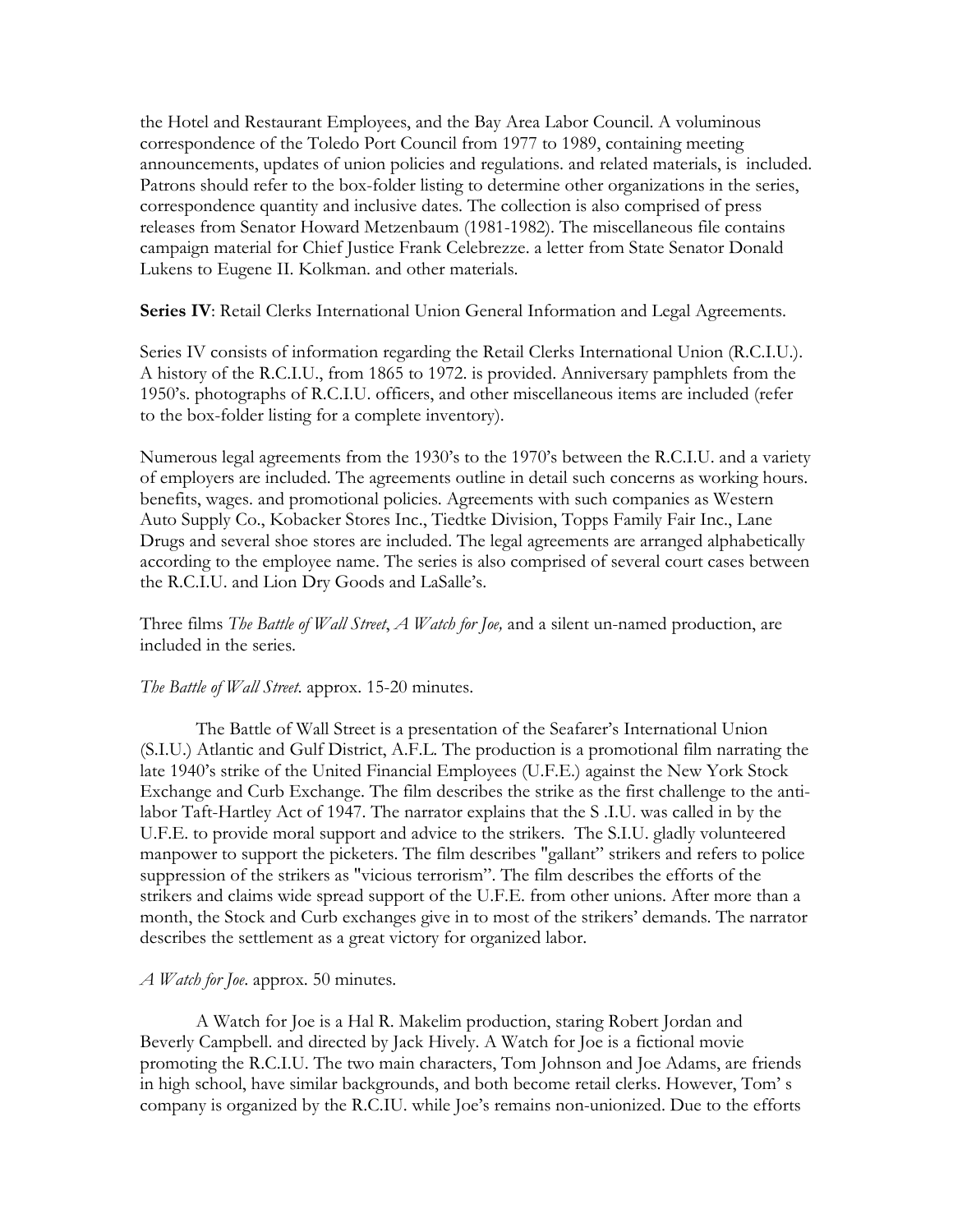of the R.C.I.U., Tom receives excellent salary, overtime pay, and good benefits. Tom can afford to own a car, get married, and go on a long honeymoon. Tom's life goes well because of the R .C .I. U.

Joe's life spirals downward because he is not in the R.C.I.U. he cannot afford to get married or own a car. He also has no benefits and low job security. Finally, Joes friends convince him to unionize his company. Despite company resistance, Joe and the R.C.I.U. successfully unionize Joe's company and his life makes a dramatic turn for the better. His salary increases and he receives benefits. Joe can finally afford to get married. In addition, despite initially resisting unionization, Joe's company comes to welcome unionization because of greater worker productivity. According to the movie, the R.C.I.U. benefits all parties involved.

#### Silent Unnamed Footage

The silent footage shows picketers at Tiedtke' s being watched by police and bystanders. Footage also shows picketers at LaSalle' s and union members eating during the strike. Short clips are also of local union signs, union meetings and union officials working at desks. The footage appears to be unedited for promotional use.

#### Series IV also contains six audio tapes from the R.C.I.A.

Tape #1 is a series of short promotional narrations urging Lamson's employees to vote for unionization in the Retail Clerks Union. The narrator lists benefits of unionization and states that United States Secretary of Labor James P. Mitchell and Senator John McClellan both support the union.

Tape #2 is union meeting discussing R.C.I.A. conflicts with Kroger and A. & P. The main component of the tape is a speech given by union member Ben Slegman. Slegman discusses the progress of the R.C.I.A. and his philosophy concerning unions. He urges education of union members and expansion of union membership.

Tape #3 is a union meeting of the late 1950's discussing a R.C.I.A. Locals 128 and 633 with Lasalle and Coke Company. Union officials are presenting the agreement to union members for ratification. Union representatives assure all strikers that they will be put back to work. Officials also describe a new arbitration committee for disputes. Union officials urge members to accept the agreement and attorney Walter Lippman describes legal aspects of the agreement. Union members proceed to ask representatives numerous questions regarding the agreement.

Tape #4 is a seminar meeting of the Retail Clerks Union. Chuch Lipson answers questions concerning the Active Ballot Club. Richard Lewis then speaks about contract interpretation and application. The main speaker, union Vice President Housewright discusses the boycott of Kroger' s and the role of union stewards. Housewright stresses the education of union members and the expansion of the union.

Tape #5 is a union meeting outlining an agreement with R.H. Macy and Lasalle's. The tape is damaged and begins on item #38 of the agreement. Hours, wages, and insurance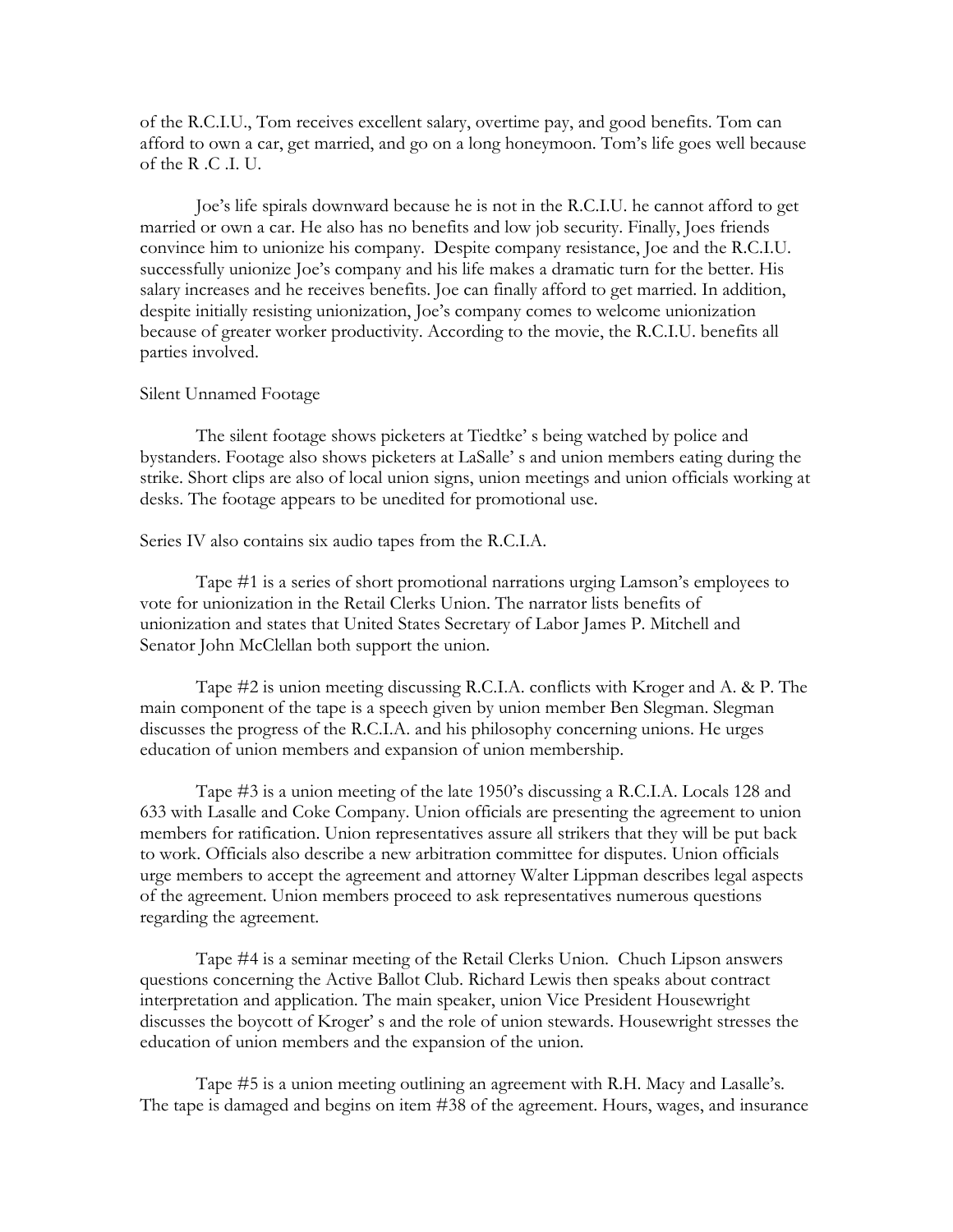benefits for different employee categories are discussed. Employees then ask union officials numerous questions regarding the agreement. Union attorney Walter Lippman and other union officials urge member acceptance of the agreement.

Tape #6 records a 1966 union Christmas party. Members jovially sing, joke, and laugh throughout the tape.

Tape #7 records a 1967 union Christmas party. Similar to tape #6, members laugh, joke, and sing throughout the tape.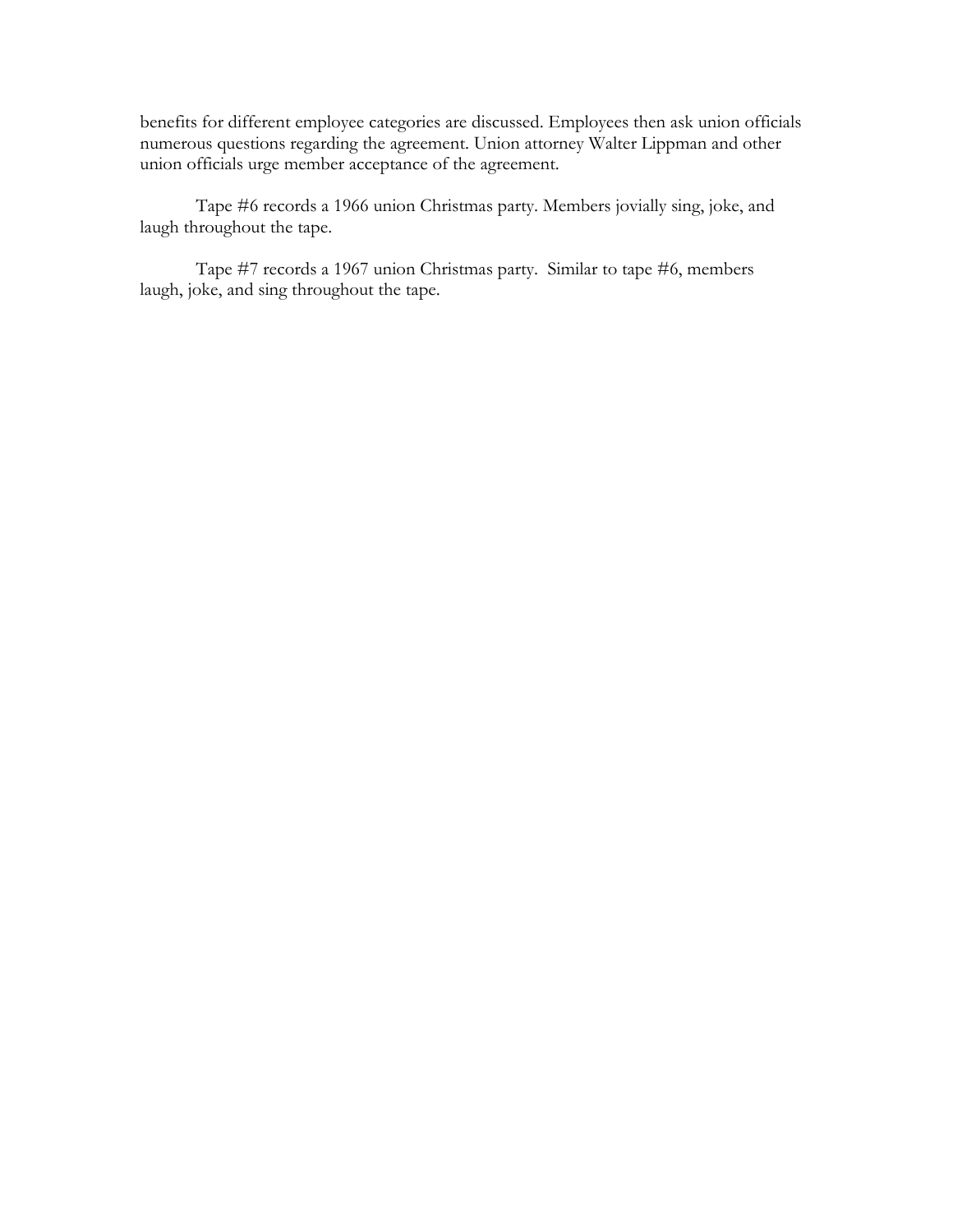## **United Food and Commercial Workers Union Records, 1913-1993**

# **Folder List**

| Box | Folder         | Contents                                                  |
|-----|----------------|-----------------------------------------------------------|
|     |                |                                                           |
|     |                | <b>S1. U.F.C.W Correspondence and General Information</b> |
|     |                |                                                           |
| 1   | 1              | U.F.C.W. founding Convention. June 1979                   |
|     | $\overline{2}$ | Proposed Constitution f the U.F. C.W.                     |
|     | $\overline{3}$ | U.F.C W. Correspondence, Jan.-Feb. 1982                   |
|     | $\overline{4}$ | U.F.C.W. Corr., March 1982                                |
|     | 5              | U.F.C.W. Corr., April 1982                                |
|     | 6              | U.F.C.W. Corr., May- June 1981                            |
|     | 7              | U.F.C.W. Corr., July-Aug. 1982                            |
|     | 8              | U.F.C.W. Corr., Sept.-Oct. 1982                           |
|     | 9              | U.F.C.W. Corr., Nov.-Dec. 1982                            |
|     | 10             | U.F.C.W. Corr., Jan.-Feb. 1983                            |
|     | 11             | U.F.C.W. Corr., March-April 1983                          |
|     | 12             | U.F.C.W. Corr., May-June 198?                             |
|     | 13             | U.F.C.W. Corr., July-Aug. 1983                            |
|     | 14             | U.F.C.W. Corr., Sept.-Oct. 1983                           |
|     | 15             | U.F.C.W. Corr., Nov.-Dec. 1983                            |
|     | 16             | U.F.C.W. Corr., Jan.-Feb. 1984                            |
|     | 17             | U.F.C.W. Corr., March-April 1984                          |
|     | 18             | U.F.C.W. Corr., May-June 1984                             |
|     | 19             | U.F.C.W. Corr., July-Aug. 1984                            |
|     | 20             | U.F.C.W. Corr., Sept.-Oct. 1984                           |
|     | 21             | U.F.C.W. Corr., Nov.-Dec. 1984                            |
|     | 22             | U.F.C.W. Corr., Jan,-Feb. 1985                            |
|     | 23             | U.F.C.W. Corr March-April, 1985                           |
|     | 24             | U.F.C.W. Corr., May-June 198                              |
|     | 25             | U.F.C.W. Corr., July-Aug. 1985                            |
|     | 26             | U.F.C.W. Corr Sep.-Oct. 1985                              |
|     | 27             | U.F.C.W. Corr., Nov.-Dec. 1985                            |
|     | 28             | U.F.C.W. Corr., Jan.-Feb 1986                             |
|     | 29             | U.F.C.W. Corr March-April 1986                            |
|     | 30             | U.F.C.W. Corr May-June 1986                               |
|     | 31             | U.F.C.W. Corr., July-Aug. 1986                            |
|     | 32             | U.F.C.W. Corr., Sept.-Oct. 1986                           |
|     | 33             | U.F.C.W. Corr., Nov.-Dec. 1986                            |
|     | 34             | U.F.C.W. Corr., Jan.-Feb. 1987                            |
|     | 35             | U.F.C.W. Corr March-April 1987                            |
|     | 36             | U.F.C.W. Corr May-June 1987                               |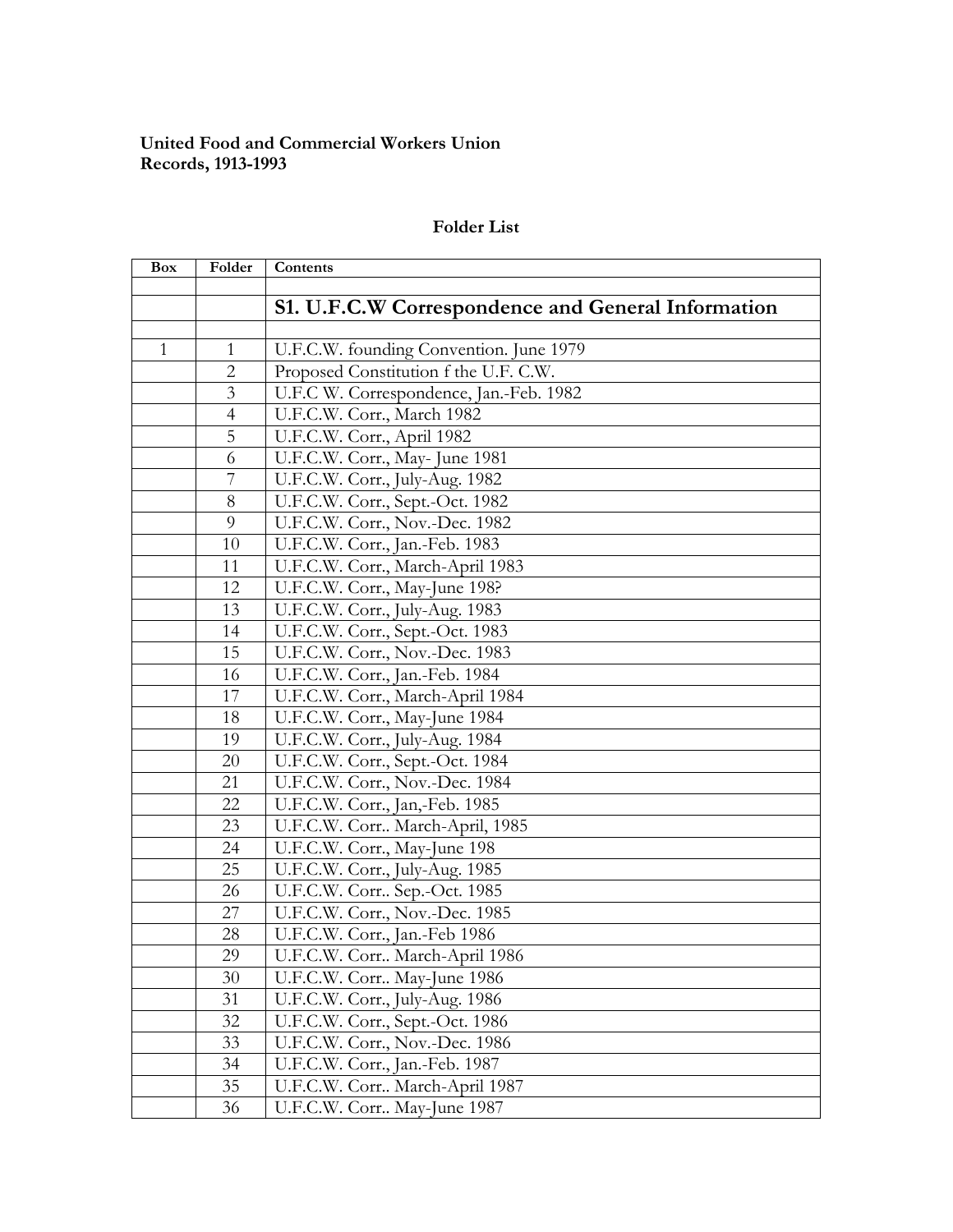|                | 37             | U.F.C.W. Corr., July-Aug. 1987                                                     |
|----------------|----------------|------------------------------------------------------------------------------------|
|                | 38             | U.F.C.W. Corr Sept.-Oct. 1987                                                      |
|                | 39             | U.F.C.W. Corr, Nov.-Dec. 1987                                                      |
|                | 40             | U.F.C.W. Corr., Jan.-Feb. 1988                                                     |
|                | 41             | U.F.C.W. Corr March-April 1988                                                     |
|                | 42             | U.F.C.W. Corr., May-June 1988                                                      |
|                | 43             | U.F.C.W. Corr., July-Aug. 1988                                                     |
|                | 44             | U.F.C.W. Corr., Sept.-Oct. 1988                                                    |
|                | 45             | U.F.C.W. Corr., Nov.-Dec. 1988                                                     |
|                | 46             | U.F.C.W. Corr ian.-Feb. 1989                                                       |
|                | 47             | U.F.C.W. Corr March-April 1989                                                     |
|                | 48             | U.F.C.W. Corr., May-June 1989                                                      |
|                | 49             | U.F.C.W. Corr,, July-Aug. 1989                                                     |
|                | 50             | U.F.C.W. Corr., Sept. - Oct. 1989                                                  |
|                | 51             | U.F.C.W. Corr., Nov.-Dec. 1989                                                     |
|                | 52             | U.F.C.W. District Council No. 22 Corr., Meeting Minutes, Financial                 |
|                |                | Statements. Related Materials, 1978-82, 1988                                       |
|                | 53             | Retail Store Employees Union (Local 954), Grievances and Corr.                     |
|                |                | regarding Stein's (Village Stores of Ohio. Inc., 1978-85), Part 1.                 |
|                | 54             | Retail Store Employees Union (Local 954) Grievances and Corr.                      |
|                |                | regarding Stein's Village Stores of Ohio, Inc., 1978-85), Part II.                 |
|                | 55             | U.F.C.W. Executive Board U.F.C.W. support of Charitable                            |
|                |                | Organizations, 1979-82                                                             |
|                | 56             | U.F.C.W. State Council Corr. and Meeting Minutes, 1982-84.                         |
|                | 57             | U.F.C.W. State Council Corr. and Meeting Minutes, 1985-88.                         |
|                | 58             | U.F.C.W. Local 954 Retiree's Club, Bylaws and Formation Corr. 1977                 |
|                | 59             | U.F.C.W. Job Hazards Fact Sheet                                                    |
|                | 60             | U.F.C.W. News Clippings concerning Contracts and Related Materials, I<br>1982-1985 |
|                | 61             | U.F.C.W. News Clippings concerning Contracts and Related Materials,                |
|                |                | 1985                                                                               |
|                |                |                                                                                    |
|                |                | Series II: Union Publications.                                                     |
| $\overline{2}$ | 1              | Label Letter, 1986 (except March/April and Nov./Dec.)                              |
|                | $\overline{2}$ | Label Letter, 1987 (except Nov./Dec.)                                              |
|                | 3              | Label Letter, July/Aug and Sept./Oct. 1988                                         |
|                | 4              | Meijer News, Aug.-Oct. 1985 (partially complete)                                   |
|                | 5              | Meijer News, Jan-Dec. 1986 (partially complete)                                    |
|                | 6              | Meijer News, Feb.-July 1987 (partially complete)                                   |
|                | 7              | The Northwestern Ohio Labor Union, March-Dec. 1978 (partially complete)            |
|                | 8              | The Northwestern Ohio Labor Union, 1979 (partially complete)                       |
|                | 9              | The Northwestern Ohio Labor Union, April-Sept. 1980(partially complete)            |
|                | 10             | The Northwestern Ohio Labor Union, Oct.-Dec. 1980(partially complete)              |
|                | 11             | <i>The Northwestern Ohio Labor Union</i> , Jan.-July 1981 (partially complete)     |
|                | 12             | The Northwestern Ohio Labor Union, Aug-Dec. 1981 (partially complete)              |
|                | 13             | The Northwestern Ohio Labor Union, 1982 (partially complete)                       |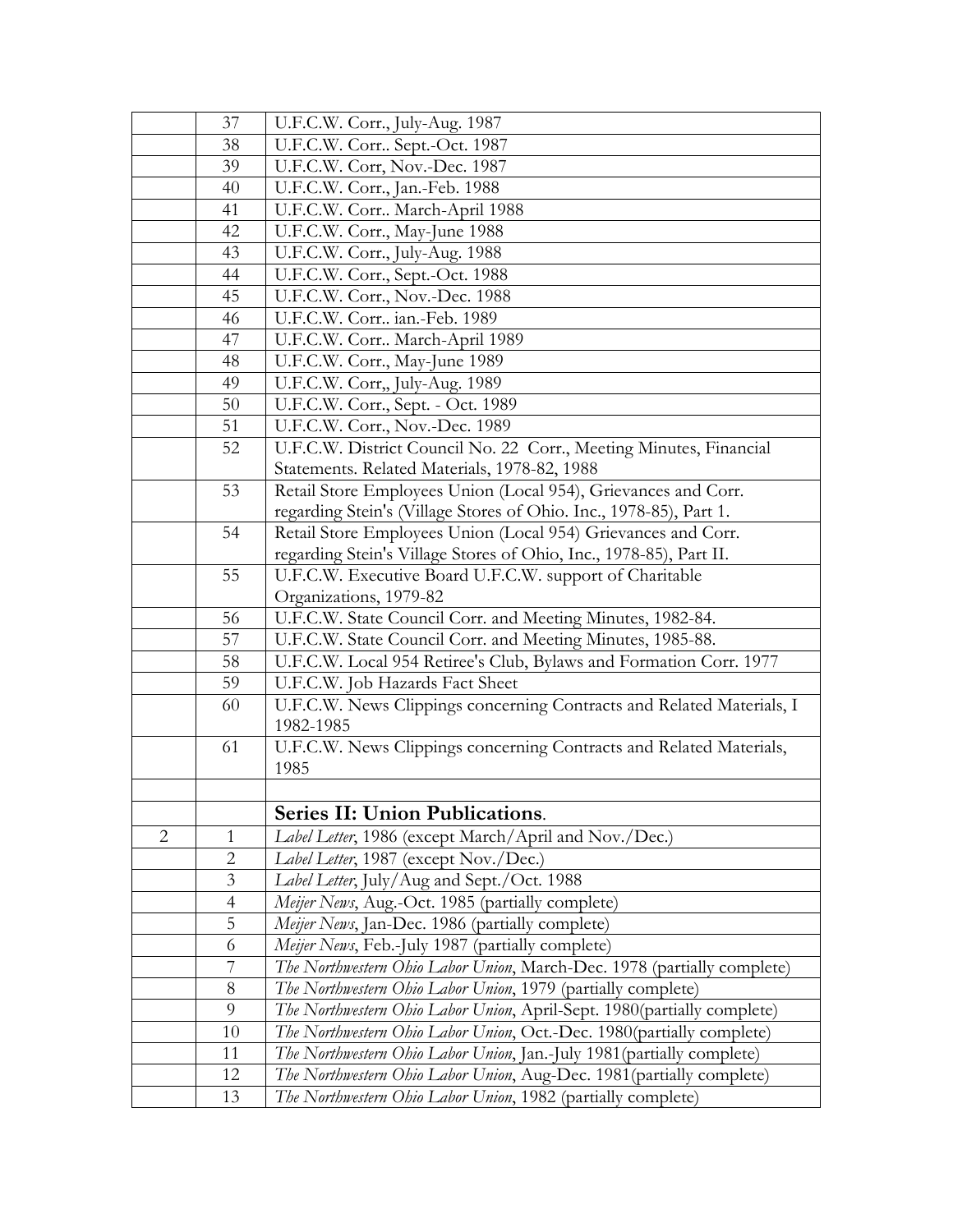| 14 | <i>The Northwestern Ohio Labor Union</i> , Jan.-June. 1986 (partially complete) |
|----|---------------------------------------------------------------------------------|
| 15 | The Northwestern Ohio Labor Union, July-Sept. 1986 (partially complete)         |
| 16 | The Northwestern Ohio Labor Union, Sept.-Dec. 1986 (partially complete)         |
| 17 | The Northwestern Ohio Labor Union, Jan.-April 1987 (partially complete)         |
| 18 | The Northwestern Ohio Labor Union, May-July 1987 (partially complete)           |
| 19 | The Northwestern Ohio Labor Union, Aug. 1987-July 1988(partially complete)      |
| 20 | The Local 954, Rapporter, 1980                                                  |
| 21 | The Rapporter, 1981                                                             |
| 22 | The Rapporter, 1982                                                             |
| 23 | The Rapporter, 1983                                                             |
| 24 | The Rapporter, 1984                                                             |
| 25 | The Rapporter, 1985                                                             |
| 26 | <i>The Rapporter</i> , 1986 (except Sept./Oct.)                                 |
| 27 | The Rapporter, 1987                                                             |
| 28 | <i>The Rapporter</i> , 1988 (except May/June)                                   |
| 29 | The Rapporter, 1989 (except Nov./Dec.)                                          |
| 30 | The Rapporter, Nov./Dec. 1990                                                   |
| 31 | The Rub Sheet, April 1981, Dec./Jan. 1981-82, April 1983, March 1984            |
| 32 | The Rub Sheet, May 1985, Feb./March 1986, May 1986, June 1987, Feb.             |
|    | 1988                                                                            |
| 33 | The Rub Sheet, Aug., Sept./Oct and Nov./Dec. 1989                               |
| 34 | Straight Talk, (U.F.C.W. vs. Churchill's Supermarkets) April, 1980.             |
| 35 | The Toledo Record, Nov. 9, 196                                                  |
| 36 | The Toledo Record, Nov. 16, 1966                                                |
| 37 | The Toledo Record, Jan. 1, 1967                                                 |
| 38 | The Toledo Record, March 26, 1967                                               |
| 39 | Toledo Union Journal, Dec. 1980-Jan. 1981 (partially complete)                  |
| 40 | Toledo Union Journal, Feb.-April 1981 (partially complete)                      |
| 41 | Toledo Union Journal, May-June 1981 (partially complete)                        |
| 42 | Toledo Union Journal, July-Aug. 1981 (partially complete)                       |
| 43 | U.F.C.W. Imprint. Oct. 1985, Feb. 1986, April 1986, Oct. 1986                   |
| 44 | The U.F.C.W. Link, Aug. 1986-Dec. 1988 (partially complete)                     |
| 45 | The U.F.C.W. Link, Jan. 1989-June 1991 (partially complete)                     |
| 46 | U.F.C.W. Women's Highlights, Nov. 1983 and two undated issues                   |
|    |                                                                                 |
|    | Series III: General Correspondence and Miscellaneous.                           |
| 47 | Active Ballot Club (Toledo) Corr., April 1975-July 1978                         |
| 48 | Active Ballot Club Corr. And Meeting Minutes, Feb 1980-Oct. 1982, Oct.          |
|    | 1986                                                                            |
| 49 | American Federation of State, County, and Municipal Employees, State            |
|    | and Local Corr., June 1979 and undated                                          |
| 50 | Bay Area Labor Council, Corr. of Feb. 6, 1984 and Newsletters, Feb.-May         |
|    | 1986                                                                            |
| 51 | Hotel Employees and Restaurant Employees Corr., Aug. 17. 1988. Dec. 5,          |
|    | 1988                                                                            |
| 52 | Manpower Programs (Hancock Hardin, Wyandot, and Putnam Counties)                |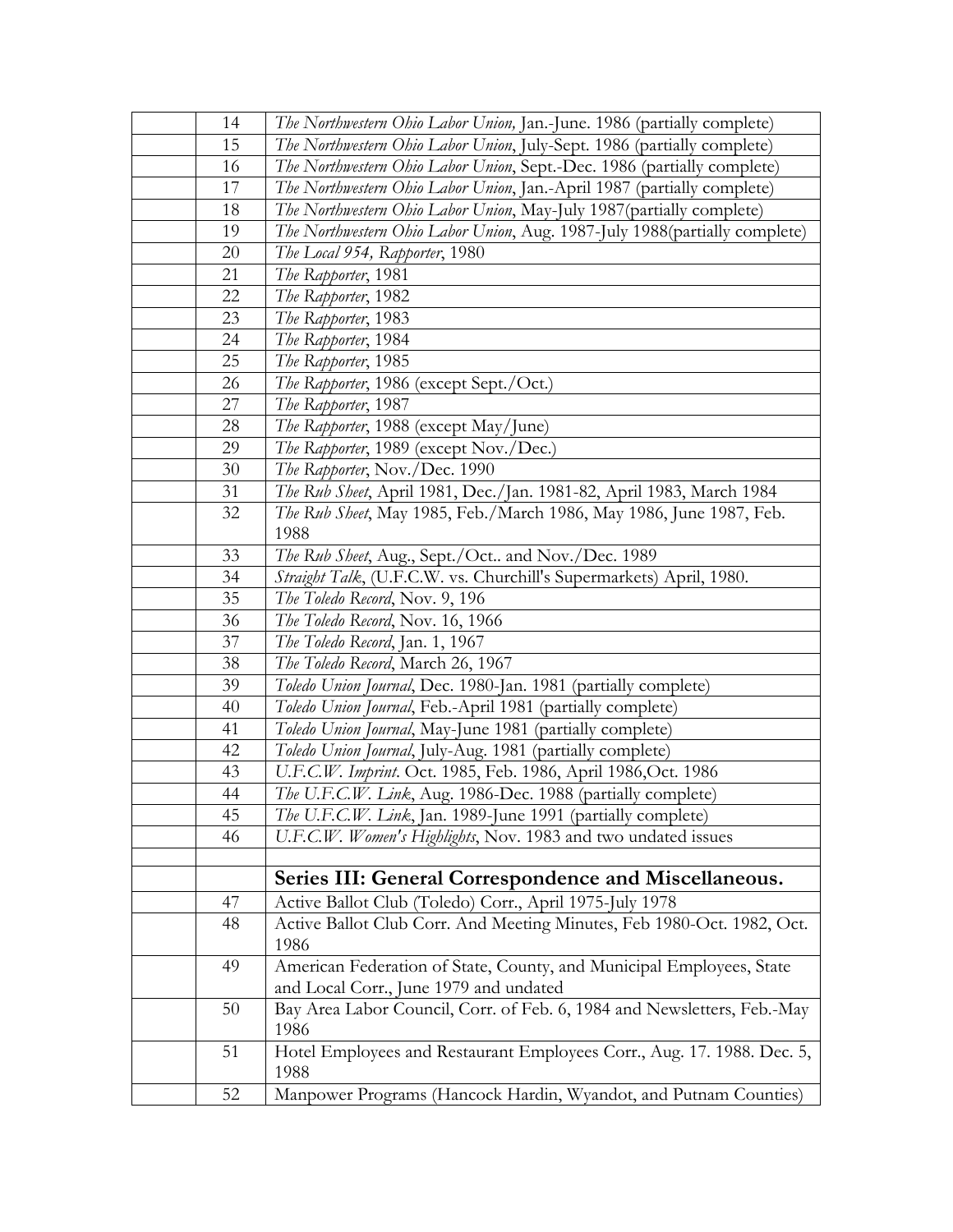|                |                | Corr., April 14, 1982                                                            |
|----------------|----------------|----------------------------------------------------------------------------------|
|                | 53             | Northwest Ohio Labor Day Parade Committee Corr., July 30, 1986                   |
|                | 54             | Toledo Area AFL-CIO Corr., 1968-Nov. 1976                                        |
|                | 55             | Toledo Area AFL-CIO Corr., Jan. 1977-Feb. 1990                                   |
|                | 56             | Toledo Labor-Management-Citizens Committee Corr., Sept. 29, 1982, and            |
|                |                | member role calls and guidelines                                                 |
|                | 57             | Toledo Labor Party Corr., 1983                                                   |
|                | 58             | Toledo Port Council Corr., Jan.1977-Aug. 197                                     |
|                | 59             | Toledo Port Council Corr., March 1979-Nov. 1980                                  |
|                | 60             | Toledo Port Council Corr., Jan. 1981-April 1984                                  |
|                | 61             | Toledo Port Council Corr., Jan. 1985-Dec. 1987                                   |
|                | 62             | Toledo Port Council Corr., Jan. 1988-May 1989                                    |
|                | 63             | Union Label and Service Council, AFL-CIO Corr., Jan. 1978-Dec. 1988              |
|                | 64             | Community Education Classes Pamphlet (Springfield OH), Fall 1981                 |
|                | 65             | Construction Trades Department and the Publication The Builders, 1977-           |
|                |                | 1988                                                                             |
|                | 66             | Metzenbamn. Senator Howard, Press Releases, June 1981-Dec. 1982                  |
|                | 67             | Miscellaneous                                                                    |
|                |                |                                                                                  |
|                |                |                                                                                  |
|                |                | Series IV: Retail Clerks International Union General                             |
|                |                | <b>Information and Legal Agreements</b>                                          |
|                |                |                                                                                  |
|                |                |                                                                                  |
| $\overline{3}$ | $\mathbf{1}$   | History of The Retail Clerks International Association (R.C.I.A.). 1865-<br>1972 |
|                | 2              | Dues Receipts received from R.C.I.A. Local 128,633, and 954, 1951-1952           |
|                | 3              | Retail Clerks District Council No. 6 Anniversary Pamphlet, 6 pages, 1955         |
|                | $\overline{4}$ | Retail Clerks District Council No. 6 Twenty-second Anniversary                   |
|                |                | Pamphlet, 8 pages, 1959                                                          |
|                | 5              | Photographs of R.C.I.A. District Council No. 6 President, Hugh A.                |
|                |                | Nichols and other officers                                                       |
|                | 6              | R.C.I.A. Sales Talk (newsletter of March 1954)                                   |
|                | 7              | Retail Clerks Union District Council No. 6, Retail Reporter, Nov. 1956-          |
|                |                | Sept. 1957 (partially complete)                                                  |
|                | 8              | R.C.I.A. and Amalgamated Meat Cutters (Local 626) - Joint Letter                 |
|                |                | requesting Union Membership from Prospective Workers (undated)                   |
|                | 9              | Sturm, William F. - Certificate from President James Suffridge appointing        |
|                |                | Sturm Sec.-Treasurer of District No. 6                                           |
|                | 10             | Legal Aid - U.F.C.W. Locals 427-880 and Employer Legal Services Plan.            |
|                |                | April 15, 1981                                                                   |
|                | 11             | Court Cases, R.C.I.A. vs. Lion Dry Goods~ Inc and LaSalle's                      |
|                | 12             | A-B - Legal Agreements. (alphabetized)                                           |
|                | 13             | F-J - Legal Agreements                                                           |
|                | 14             | K - Legal Agreements                                                             |
|                | 15             | L - Legal Agreements                                                             |